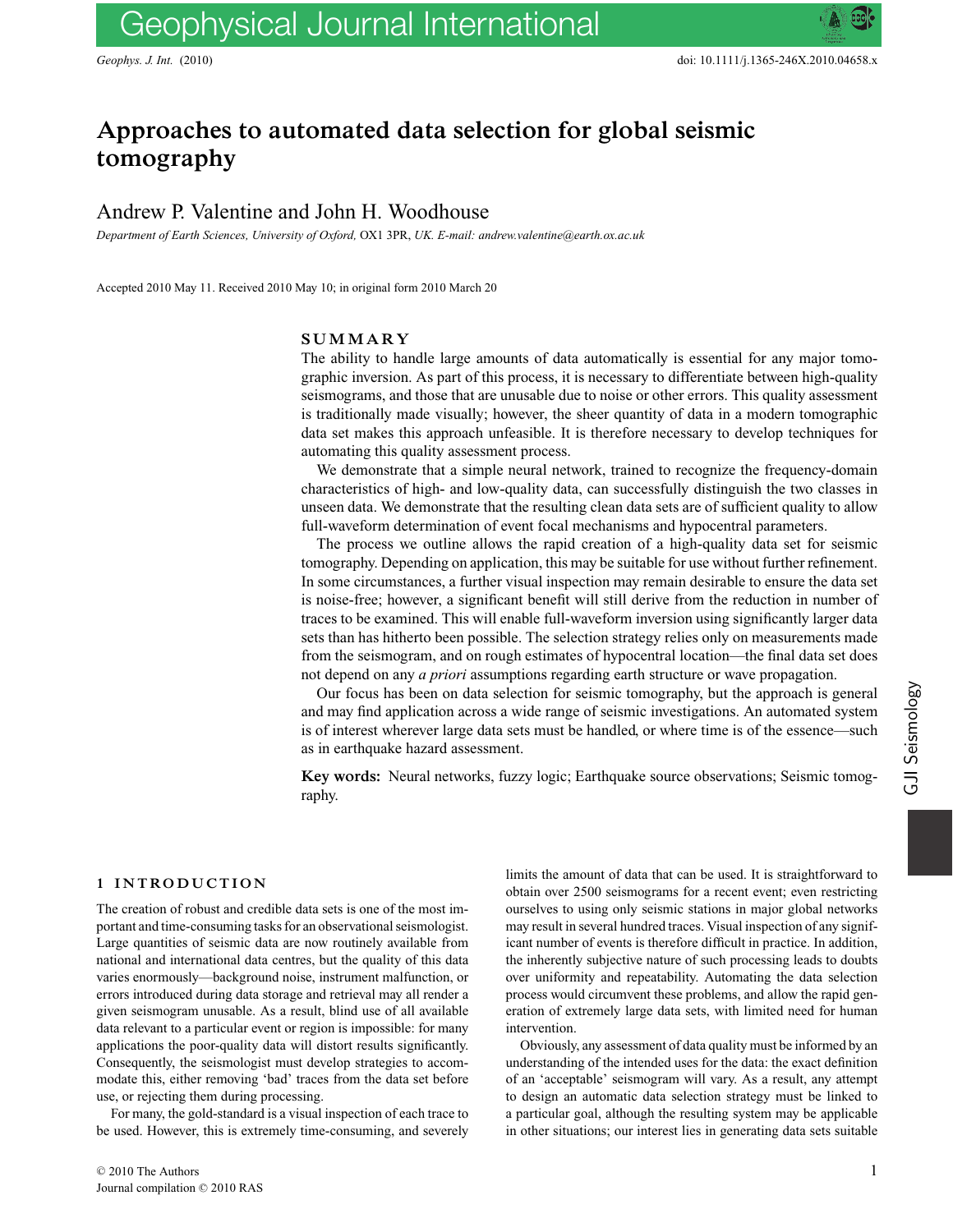for full-waveform tomography. The data used in these inversions consists of waveforms extracted from seismograms and filtered in particular frequency bands. Extraction is performed automatically, using simple traveltime calculations. The main data selection task is then to assess whether each trace should be retained in the data set, or discarded.

Two basic approaches to this problem are available to us. First, we could make use of forward modelling to assess how well each waveform extracted from a real seismogram corresponds to our expectations. This appears a straightforward solution, and may perform tolerably well in many cases. However, it leads to the data set having a dependence on whatever method and parameters have been used for forward-modelling—which may include particular earth models, and information about seismic sources that have themselves been derived from analysis of some unknown data set. This is undesirable, particularly in the current case, where we intend to generate a new earth model from the data. The alternative is to define some measure of the *a priori* quality of a waveform, and use this to differentiate between acceptable and unacceptable traces. This attempts to mimic the seismologist's approach when performing visual classification, and can be free from any external assumptions.

A range of techniques have been proposed for automatic handling of seismic data, combining elements of both these approaches. A common application is the automatic determination of moment tensors for earthquakes, and a number of schemes exist to accomplish this. Many of these involve methods for stable computation of focal mechanisms, taking into account that some proportion of the data is likely to be unusable, and do not attempt to produce a smaller, high-quality data set. At the simplest, this may entail using data only from stations with a history of providing high-quality data (Pasyanos *et al.* 1996); alternatively, an adaptive weighting scheme may be used that progressively down-weights data that do not agree with the recovered mechanism (e.g. Bernardi *et al.* 2004). A similar approach is taken in other automated seismological applications, such as event location (Bolt 1960). Where data quality is considered prior to moment tensor determination, this is generally done via analysis of signal-to-noise ratios (e.g. Scognamiglio *et al.* 2009).

Another, related, application involves automatic detection of particular phase arrivals, perhaps as part of an automatic windowing system: inherently, this process involves some degree of quality assessment. Again, a variety of methods exist, ranging from the detection of sudden increases in activity in a seismogram (Allen 1978; Baer & Kradolfer 1987) to neural networks trained to distinguish desired arrivals from background noise (Dai & MacBeth 1995). Enhancements such as error estimation and assessment of quality via signal-to-noise ratios may also be incorporated (Di Stefano *et al.* 2006). Of particular relevance to our current work is the FLEXWIN system developed by Maggi *et al.* (2009), intended to assist in the selection of measurement windows based on evidence of phase arrivals, and comparisons between data and synthetic seismograms. These windows may then be used to perform tomographic inversions, as demonstrated by Tape *et al.* (2009). Indeed, the need to handle large data sets is common to other tomographic studies, and some have incorporated a high degree of automation. This usually has relied on an assessment of whether measurements made on individual seismograms are sufficiently robust to be usable (e.g. van Heijst & Woodhouse 1997, 1999; Lebedev *et al.* 2005; Lebedev & van der Hilst 2008). For the case of full-waveform studies, this would entail reliance on forward-modelling, with the inherent problems discussed earlier.

These systems are all designed to enable processing of data sets containing unusable data, rather than explicitly attempting to remove poor traces. Of course, the two tasks are linked, and it is possible to adapt such systems to produce a reduced data set. However, it would be preferable to have a system designed explicitly for quality assessment. Ideally, this should be performed in a manner that requires little or no information beyond that contained in individual seismograms. Since the characteristics of the seismogram depend strongly on the depth of the seismic event, and on the distance between source and receiver, some additional information about these parameters may prove useful during classification. Obviously, seismometer locations are easily obtained, and can be assumed to be correct; estimates of source location from, for example, traveltime measurements are also available. This need not introduce any unacceptable bias into our quality assessment: the sensitivity of such measurements to plausible variations in earth model is far below the level at which there would be an appreciable impact on our determination.

Our experience dictates that the focus should be on removing poor-quality traces, rather than attempting to identify a high-quality subset of the data. In many cases, the characteristics that make a particular waveform unusable are more easily defined than those making another waveform satisfactory; in addition, such an approach fosters realistic expectations of the end result. It should be assumed that even the 'clean' data set may contain traces that a seismologist would reject on visual inspection, and this must be accommodated when the data set is used.

We begin by outlining the data to be used in this study. Using examples of visually good and bad waveforms we show that the spectral characteristics of a particular waveform provide a good indicator of data quality, and that it is possible to use a neural network approach to classification. We therefore outline the basic operation of a 'mulitlayer perceptron', and demonstrate that this can be applied to the current problem. Finally, we illustrate the effectiveness of this approach by implementing fully automatic moment tensor determination.

# **2 SEISMIC WAVEFORMS: GOOD AND BAD**

For the purposes of this paper, we will consider two classes of waveform; extension to further classes is straightforward. The classes we describe here are commonly used in full-waveform studies (e.g Dziewonski *et al.* 1981; Woodhouse & Dziewonski 1984; Thurber & Ritsema 2007). Each class is defined in terms of:

(i) a time-window rule, specifying the start and end times of the waveform relative to the event time and

(ii) a set of filtering operations.

Together, these allow the extraction of the waveforms from raw seismic data. The rules may be complex: we require only that waveforms are generated in a consistent fashion, so that any relevant patterns may be observed.

The first class of data is the long period body wave  $(f \leq \frac{1}{45} s^{-1})$ part of the traces, as used in CMT analysis (Dziewonski *et al.* 1981; Dziewonski & Woodhouse 1983). We define this to correspond to the portion of the seismogram from the event time to 5 min before the theoretical surface wave arrival time, assuming greatcircle propagation and a surface wave speed of 4  $\text{km s}^{-1}$ . We convert the resulting time-series to an SRO instrument response (Fig. 1), and apply a cosine bandpass filter with corner frequencies at 1, 2, 16.7 and 18.5 mHz. Examples of plausible and noisy waveforms from this class from a range of events are shown in Fig. 2.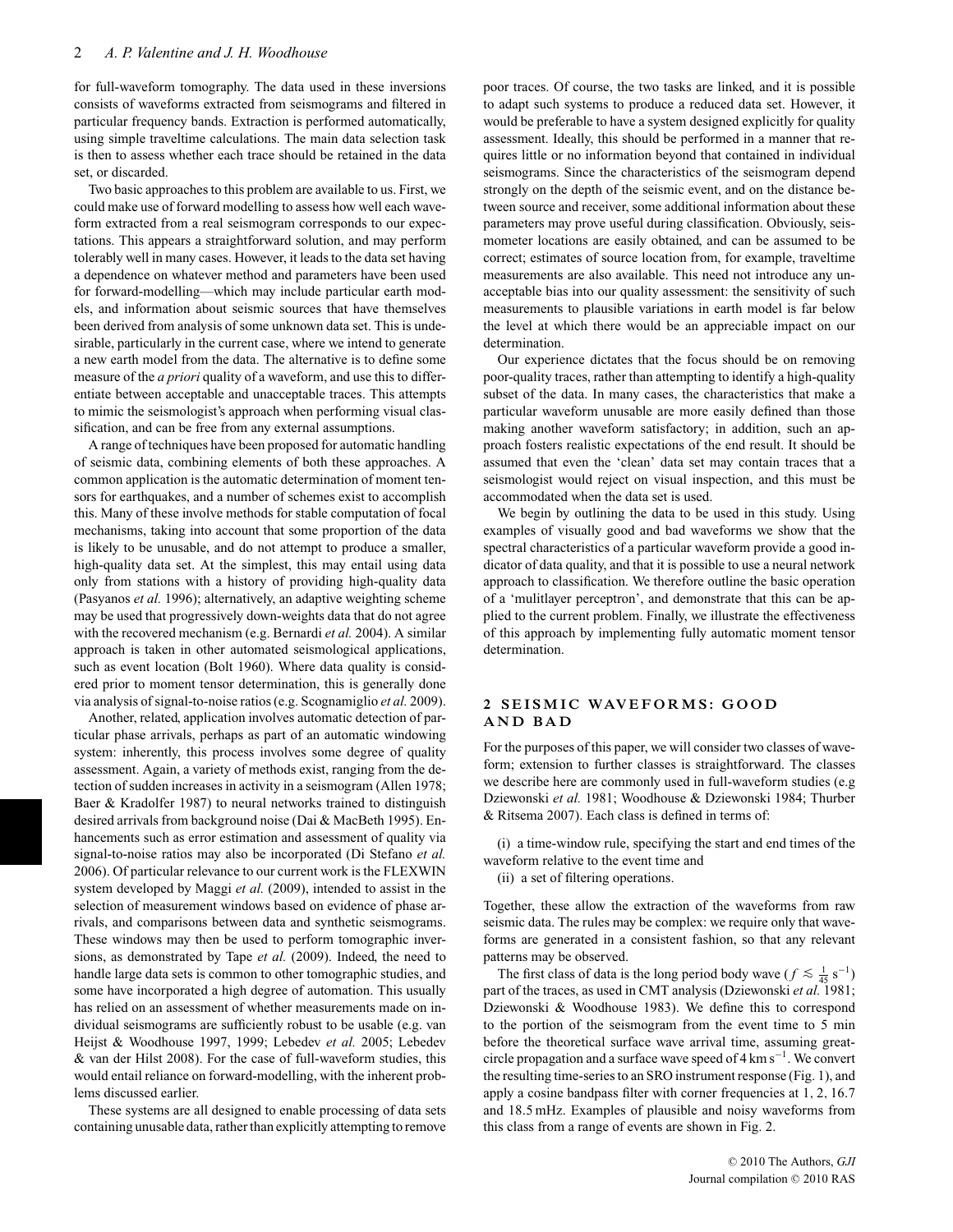

**Figure 1.** SRO instrument response function.



**Figure 2.** Examples of waveforms in the body-wave class. Left-hand column shows plausible seismograms; right-hand column contains traces identified visually as being unusable. The horizontal scale is same for all traces; vertically, all traces have been scaled to have unit maximum amplitude.

Our second class is similar, but is intended to be sensitive to mantle waves ( $f \leq \frac{1}{135}$  s<sup>−1</sup>). The time window is chosen to extend from the event time, until 30 min after the theoretical arrival time for the third surface wave orbit. The time-series is again converted to an SRO response, and bandpass filtered with corners at 1, 2, 6.7 and 7.4 mHz. Some example waveforms can be seen in Fig. 3.

As implied above, a purely visual classification involves identifying 'plausible', rather than 'correct' traces. Without further information, we cannot necessarily recognize all possible sources of error—for example, modest timing errors may not be obvious until synthetic traces are available for comparison. We also note that the distinction between plausible and noisy seismograms is not always clear-cut, even for the experienced seismologist; quality assessment is made on a continuous scale. This must be borne in mind when considering the effectiveness of any automatic algorithm: 'misclassifications' may actually represent inconsistencies in the visual assessment.

Clearly, the key to building an automatic data classification system lies in identifying characteristics that may be used to differentiate plausible data from noise; for an automatic system, these need to be expressed as measurable quantities. An advantage of taking a neural network approach to classification is that we do not need to fully understand the relationship between these parameters and the desired classification—this can be 'learned' by the network but we must decide which information is provided to the network. Since the amount of 'training' required by the network will grow



Figure 3. As Fig. 2, but for the mantle-wave class. Again, left-hand column contains plausible traces; right-hand column traces are unusable.

with the number of input parameters, we wish to keep this as small as possible.

One approach would be to use the time domain representation of the waveform—this is the information used when a visual classification is made, and must therefore be sufficient to determine whether a waveform is plausible. However, two factors suggest that this is not a fruitful avenue to pursue. First, the number of parameters required to accurately represent several hours of waveform in the time domain is large—around  $10<sup>3</sup>$ . This alone is likely to be prohibitive; however, we also know that the time-domain form of a seismogram is an extremely complex function of source and receiver locations, event mechanism, and earth model. It therefore seems unlikely that a straightforward, universal measure of waveform quality can be derived from this.

As an alternative, we can use the frequency domain representation of the waveforms; as is well-known, this need not entail any loss of information. Furthermore, by working in the frequency domain, we restrict ourselves to a frequency band specified in the class definition; in the time domain, we must be prepared to handle timeseries of varying length, making implementation significantly more complex.

Figs 4 and 5 show the power spectra corresponding to the various exemplar seismograms shown in Figs 2 and 3. We see that the noisy waveforms contain significantly more power at low frequencies than the plausible ones, although the overall shape of the power spectrum is closely related to that of the SRO filter. To illustrate this further, Fig. 6 shows the average power spectra of a set of waveforms drawn from a number of events, and classified by hand (the 'training data set', as described in Section 4.2). The difference between the spectra of good and poor data is clearly seen. Our quality assessment problem therefore becomes one of determining which category best describes a given spectrum. This type of pattern-matching problem is typically well-handled by a neural network (e.g. Bishop 1995), and we explore such an approach.

#### **3 NEURAL NETWORKS**

Neural networks are increasingly used for a wide variety of classification and data processing applications. As the name implies, they may be seen as a model for how the brain processes information, and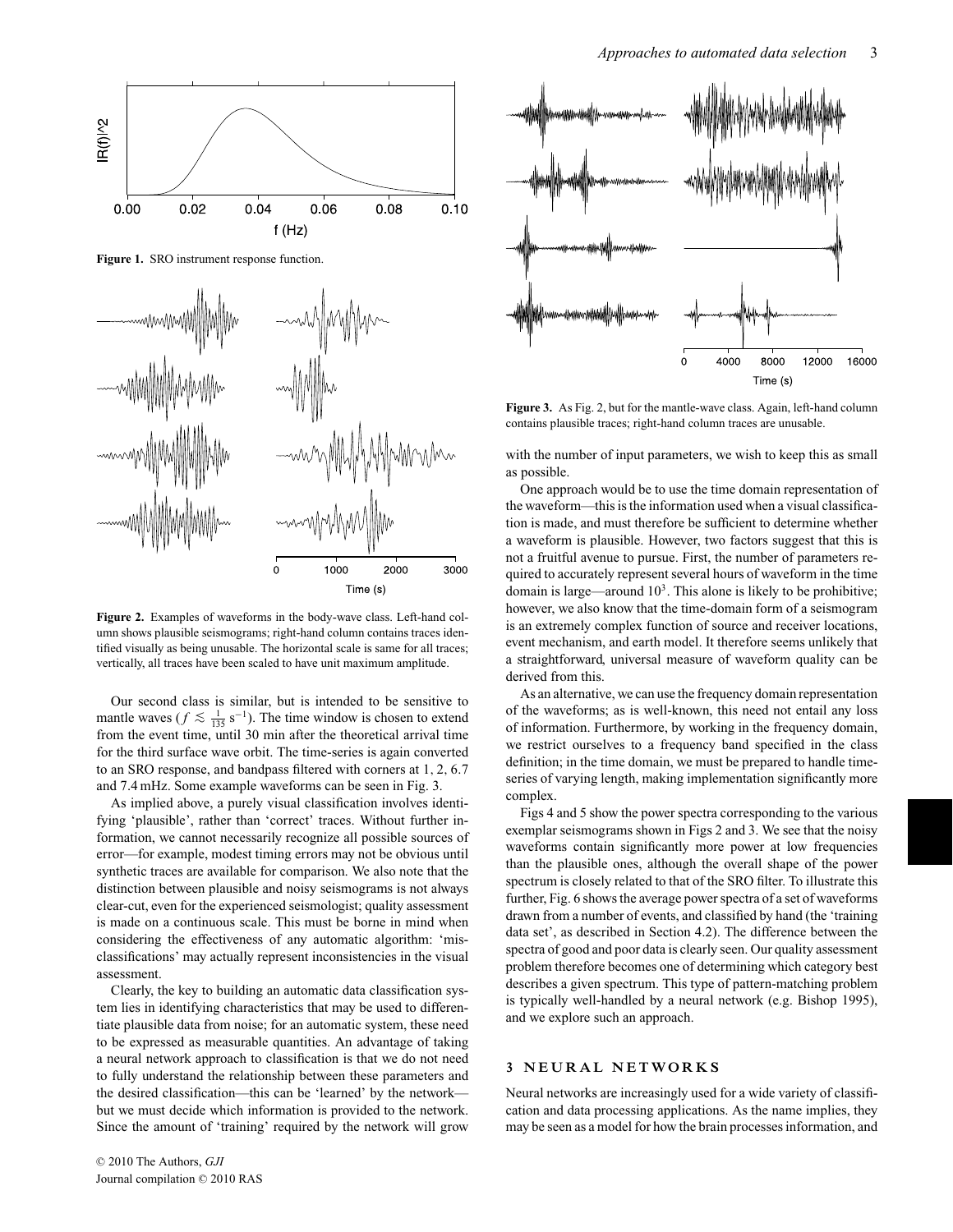

**Figure 4.** Power spectra for the eight waveforms shown in Fig. 2. All spectra have been normalized to have unit maximum amplitude.



**Figure 5.** As Fig. 4, but for mantle-wave class: power spectra for the eight waveforms shown in Fig. 3.

learns to recognize patterns. Neural networks can learn to represent arbitrarily complex functions given only a set of input parameters and the corresponding outputs, allowing their use in cases where the details of this mapping are not understood well enough to allow the implementation of more conventional models.

In geophysics, neural networks have been applied to a number of problems: van der Baan & Jutten (2000) provide an introduction to some of these. Amongst others, they have been used to implement non-linear inversion schemes (Meier *et al.* 2007), and for identification of structural features in exploration seismology (Tingdahl & de Rooij 2005), along with the automatic picking of particular phase arrivals (Dai & MacBeth 1995, 1997; Wang 2002; Gentili &



**Figure 6.** Average spectra for a range of body (top panel) and mantle (bottom panel) waveforms. The solid line corresponds to waveforms adjudged to be plausible; dashed line gives average of noisy waveforms. All spectra are normalized so that  $\int_0^\infty |f(\omega)|^2 d\omega = 1$  before summation.

Micheli 2006). Shimshoni & Intrator (1998) used neural networks to attempt to distinguish between seismograms of natural origin, and those with man-made sources; similarly, Scarpetta *et al.* (2005) use them to identify the origin of seismic events detected in the vicinity of Mount Vesuvius. However, we are not aware of any previous attempt to use them to assess the quality of seismic waveforms.

The theory of neural networks is an active research topic, and we will not attempt to provide more than an overview here—much literature is available if more detail is required (e.g. Bishop 1995; Mackay 2003). We consider only one form of network, which, as we see, gives satisfactory results. Many other approaches may exist, and we have not explored their behaviour or properties.

#### **3.1 The single neuron**

The basic building block of a neural network is the neuron. This represents a unit that takes a number of inputs, and returns a single output computed according to some known function. The sensitivity of the neuron to each input parameter is governed by a set of internal weights. Typically, the neuron will compute a weighted sum of all the inputs, termed the neuron's *activation*; the output is then some function of the activation. We can write the output of a neuron as

$$
y = f(a),\tag{1}
$$

for a function,  $f$ . The activation,  $a$ , is computed

$$
a = \sum_{i}^{N} w_i x_i , \qquad (2)
$$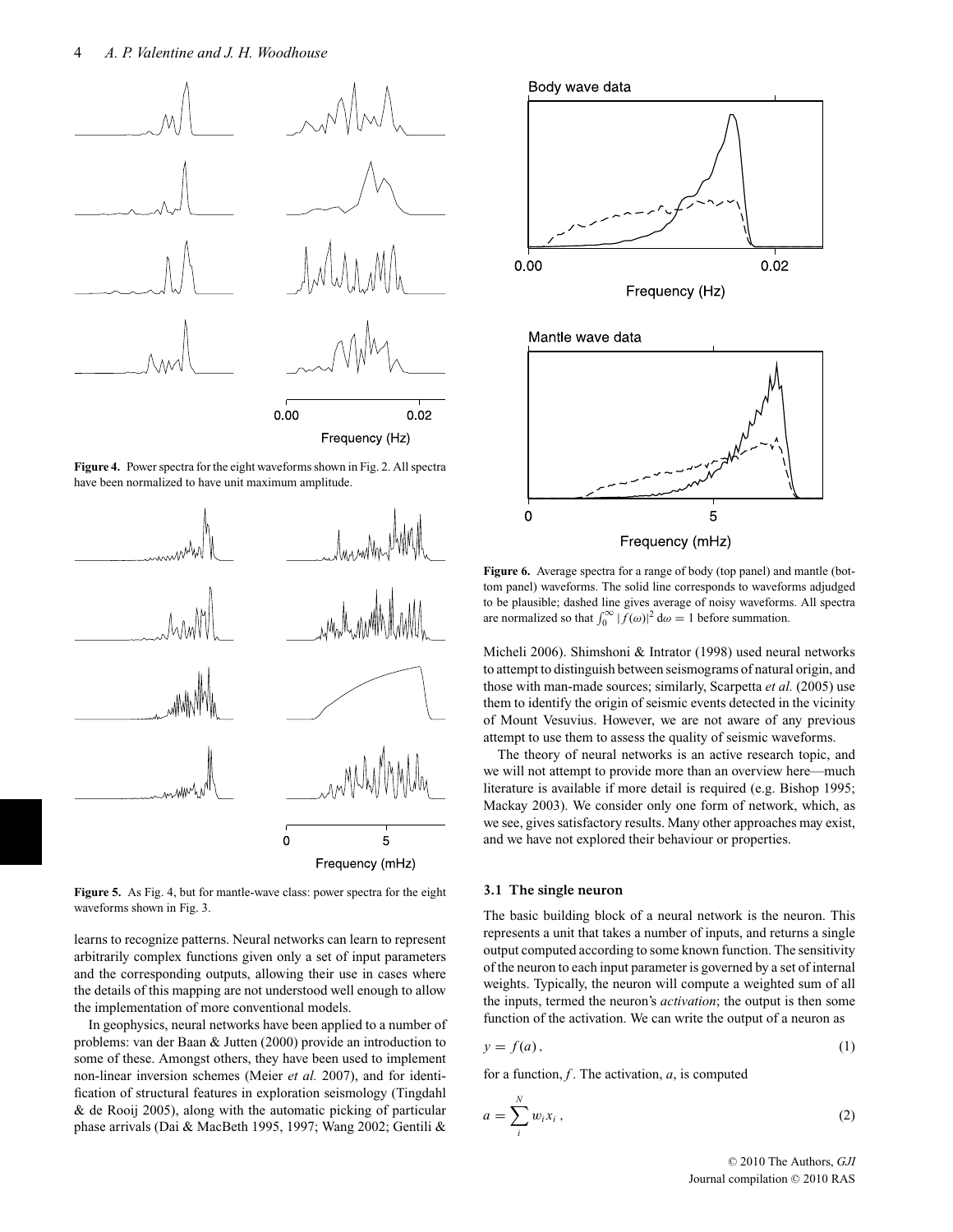

Figure 7. The logistic sigmoid function (eq. 4).

for some set of *N* inputs,  $(x_1, x_2, \ldots, x_N)$ , and their corresponding weights,  $(w_1, w_2, \ldots, w_N)$ .

The exact behaviour of the neuron is governed by the details of the 'activation function', *f*. A number of different functions are commonly used. For example, a linear neuron implements

$$
f(a) = a.
$$
 (3)

We also make use of the sigmoid neuron, with activation function

$$
f(a) = \frac{1}{1 + e^{-a}}.
$$
 (4)

This function, which is plotted in Fig. 7, has the property that

$$
f'(a) = f(a)[1 - f(a)].
$$
\n(5)

which may prove useful in the implementation of a training rule.

It is possible to use a single neuron as a classifier, and this may be sufficient for simple problems. However, to recognize more complex patterns in data, we can connect multiple neurons together to form a network. Numerous network architectures exist, with particular properties and applications; for our purposes, one of the most common—the multilayer perceptron—will suffice.

#### **3.2 Networks of neurons**

The network topology to be used in this paper is depicted in Fig. 8. There are two distinct 'layers' of neurons: the network inputs are sent to each neuron in the first, 'hidden' layer. The outputs from the neurons in the hidden layer are used as the inputs for the neurons in the 'output' layer, and the outputs from these are taken to be the



**Figure 8.** Schematic showing typical architecture for neural network with one hidden layer. The network takes three inputs and returns two outputs; circles represent neurons and squares the input and output parameters. Squares containing the number '1' represent bias inputs (see text).

outputs for the network as a whole. Each layer incorporates a bias: one input to each neuron is a unit constant, which the neuron treats in the same manner as all other inputs. Note that the inputs to each neuron in a given layer are identical: however, as each neuron has its own set of weights, it handles the inputs in a unique fashion, and neurons in a given layer will produce different outputs. Typically, we start by randomizing all weights in the network, so that neurons have sensitivity to different aspects of the data.

The implementation of such a network is straightforward. Operation of the network proceeds on a layer-by-layer basis: given a set of inputs, each neuron in the first layer computes its output; then each neuron in the second layer, and so on. For a two-layer network as depicted in Fig. 8, we denote the output from the *j*th neuron in the hidden layer by  $y_j$ , computed

$$
a_j = \sum_{i=1}^N w_{ji} x_i \tag{6}
$$

$$
y_j = f_j(a_j),\tag{7}
$$

for some activation function  $f_i$ . Similarly, the *k*th neuron in the output layer has output

$$
b_k = \sum_{j=1}^{M} v_{kj} y_j \tag{8}
$$

$$
z_k = g_k(b_k). \tag{9}
$$

Here,  $v_{ki}$  represents the weights associated with the *M* inputs to the *k*th neuron.

Suppose some input vector,  $\mathbf{x}^{(1)}$  is associated with an *L*-element desired output vector  $\mathbf{d}^{(1)}$ . Using eqs (7) and (9), we can compute the actual output from the network,  $z^{(1)}$ . We then choose to define the error in the output from the network to be the sum-of-squares difference between desired and obtained values

$$
E = \frac{1}{2} \sum_{k=1}^{L} \left( z_k^{(1)} - d_k^{(1)} \right)^2.
$$
 (10)

Computing partial derivatives with respect to the neuron weights, and defining

$$
\Delta_k = \left( z_k^{(1)} - d_k^{(1)} \right) g'_k(b_k) \tag{11}
$$

we obtain

$$
\frac{\partial E}{\partial v_{kj}} = \Delta_k y_j \tag{12}
$$

and

$$
\frac{\partial E}{\partial w_{ji}} = x_i^{(1)} f'_j(a_j) \sum_{k=1}^L \Delta_k v_{kj} . \tag{13}
$$

We can therefore reduce the overall error in the outputs by making the adjustments

$$
v_{kj} \to v_{kj} - \eta \Delta_k y_j \tag{14}
$$

$$
w_{ji} \to w_{ji} - \eta x_i^{(1)} f'_j(a_j) \sum_{k=1}^L \Delta_k v_{kj}, \qquad (15)
$$

where  $\eta$  represents the 'learning rate'. This is a small positive number,  $(n < 1)$ , and may be chosen to decrease as training progresses. The simple form of eqs (14) and (15) arise from the choice of error function in eq. (10). Other valid choices exist, and these will alter the training behaviour—and thus, the operation—of the networks.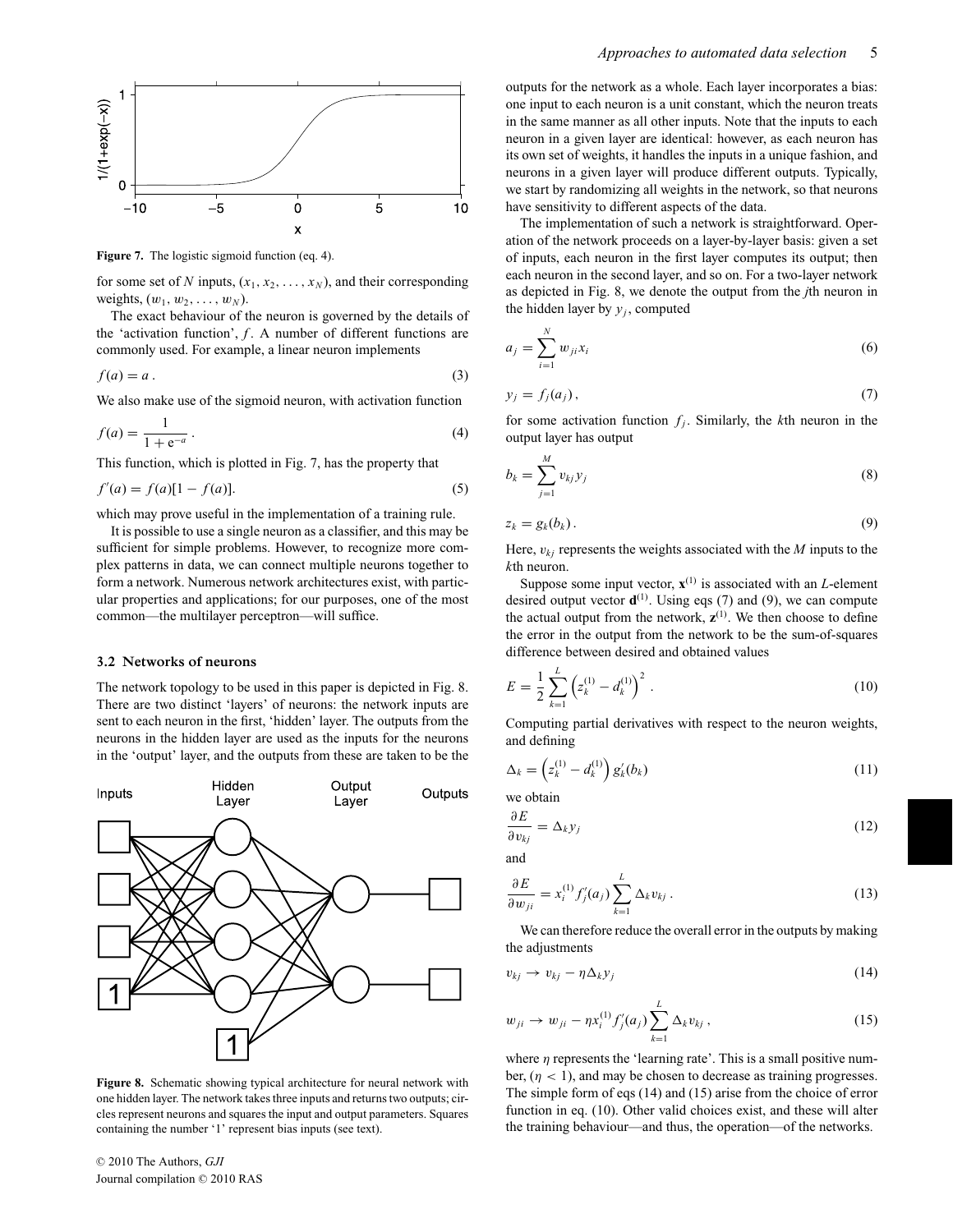#### **3.3 Multiple networks**

Since the initial weights are random, networks of identical architecture trained on the same data may not produce identical outputs when presented with a given set of inputs. Consequently, some networks may give better performance than others, at least for some subset of the data. It is therefore common to make use of 'committees' of networks, operating independently from one another. By averaging the outputs of all the networks, we improve our confidence in the classification—just as repeated measurement of some physical quantity reduces the random error associated with the measurement.

# **4 CLASSIFICATION OF SEISMIC WAV E F O RM S**

Even with the restriction to one particular class of network, it is clear that there are numerous choices to be made when implementing a selection algorithm. Taking into account that other classes of network exist that may be applied to this problem, the results presented here should be treated as a 'proof-of-concept', and not as a statement of the optimal classification method. Nevertheless, the choices presented here result in a system that performs adequately for practical purposes—as we demonstrate.

#### **4.1 Network architecture**

It is desirable to keep the number of input parameters to a network as small as possible—clearly, each additional input leads to a large number of additional weights in the network, and increases the amount of training that may be required to obtain satisfactory performance. Obviously, this must be balanced against the need to preserve sufficient features in our data set to enable classification. Using the entire discretized power spectrum is therefore unnecessary; an *N*-point representation of it is sufficient, for some modest *N*. To obtain such a representation, we define

$$
P_n = \frac{1}{\alpha \delta_\omega} \int_{\omega_a + (n-1)\delta_\omega}^{\omega_a + n\delta_\omega} |f(\omega)|^2 d\omega \quad (n = 1, 2, \dots, N), \tag{16}
$$

where  $\omega_a$  and  $\omega_b(\omega_a < \omega_b)$  represent the outer limits of the bandpass filter (i.e. the range in which the spectrum may be non-zero), and

$$
\alpha = \int_{\omega_a}^{\omega_b} |f(\omega)|^2 d\omega, \qquad (17)
$$

$$
\delta_{\omega} = \frac{\omega_b - \omega_a}{N} \,. \tag{18}
$$

Empirically, we find  $N = 15$  provides adequate performance for our purposes. Since we know that event depth and source–receiver distance may each strongly influence the character of the waveform, we include additional parameters

$$
P_{\Delta} = \frac{\Delta}{180} \tag{19}
$$

$$
P_z = \frac{z}{660} \tag{20}
$$

for epicentral angle  $\Delta$  (measured in degrees) and event depth *z*. These parameters are chosen so that all values lie in the range (0, 1), to ensure that all parameters have similar magnitude. As noted earlier, this additional information is readily available to an accuracy that is more than sufficient for our purposes.

These inputs are fed into a network of the form depicted in Fig. 8. We use separate networks for each class of waveform to be analysed, although all networks have identical structure. We use 60 neurons in the hidden layer, each with a logistic sigmoid activation function; the output layer contains two neurons, with linear activation functions (Bishop 1995). The network therefore yields a two-element output vector: we take  $(1, 0)$  to correspond to acceptable data, and  $(0, 1)$ to represent unusable waveforms. As set out in Section 3.3, it is beneficial to train multiple networks simultaneously; we therefore create ten networks for each class. All neuron weights are initially random on a uniform distribution in the range  $(-1, 1)$ : this is the only difference between networks prior to the commencement of training.

#### **4.2 Data sets for training and testing**

To train and assess the performance of our network, we must create two data sets, and classify the waveforms by hand. The first will be used to optimize the weights in the networks; the second data set is required to provide an independent measure of how successfully the optimized networks perform their task. Obviously, we require both data sets to be broadly representative of the data the network is ultimately to classify.

To this end, we assemble a global data set containing seismograms from global IRIS/IDA stations, for 65 events of magnitude 6+ occurring in 2000. We preprocess all traces, to ensure that:

(i) all records are correctly formed, with all necessary information present and within sensible limits,

- (ii) excessively short traces are ignored and
- (iii) amplitudes are within physical limits.

Traces that fail to meet these criteria are discarded. All traces are rotated to provide three components, aligned with vertical, north–south and east–west axes. We then select two sets of 1000 traces each, at random and without replacement, from across all events. The two classes of waveform described in Section 2 are then extracted from each seismogram, and assessed visually to be either plausible or noisy. Again, we emphasize the subjective nature of this classification, and that we do not necessarily expect an automated system to agree with the visual assessment in every single case.

We then use the first classified data set to run the training algorithm, as set out in Section 3.2. We use a learning rate parameter that decreases over time: for the *i*th example,

$$
\eta_i = \max(\eta_0 e^{-\frac{i}{\tau}}, \epsilon), \qquad (21)
$$

where  $\epsilon$  is included to enforce a minimum learning rate. For the examples presented here, we choose

$$
\begin{aligned}\n\eta_0^{\text{out}} &= 0.2 & \eta_0^{\text{hid}} &= 0.5\\
\tau^{\text{out}} &= 500 & \tau^{\text{hid}} &= 2000\\
\epsilon &= 0.05,\n\end{aligned} \tag{22}
$$

where  $\eta_0^{\text{hid}}$  and  $\tau^{\text{hid}}$  are used when updating the hidden layer weights via eq. (15). Updates to the output layer weights, performed according to eq. (14), are controlled by  $\eta_0^{\text{out}}$  and  $\tau^{\text{out}}$ . We find that the overall performance of the networks appears stable under modest changes in these settings.

In practice, we find that the predominance of poor-quality data in our data set causes difficulties during training: whilst a reasonable separation between classes can still be obtained, all outputs are biased towards those for poor data. To correct for this, we weight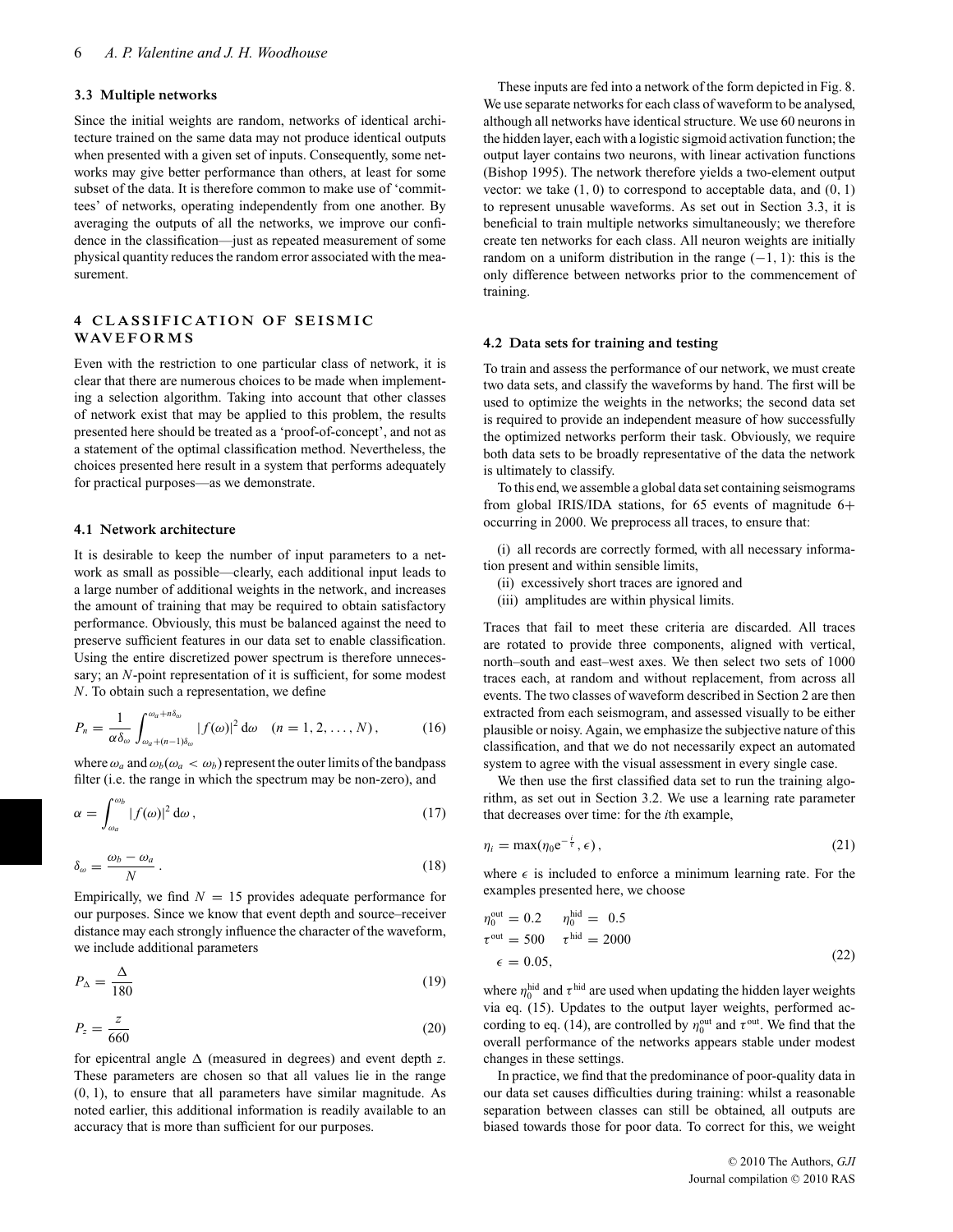the learning rate at each training step according to the Shannon information content of the known classification, defined

$$
h(x) = \log_2 \frac{1}{P(x)},
$$
\n(23)

where  $P(x)$  is the *a priori* probability of obtaining outcome *x* estimated from the relative frequency of each class in the data encountered by the network thus far (Mackay 2003). Our learning rate parameter therefore becomes

$$
\eta_i = \max(\eta_0 e^{-\frac{i}{\tau}}, \epsilon) \cdot \{-\log_2 [P(\text{good})]\}\tag{24}
$$

when the update is made using information from a good-quality trace, and

$$
\eta_i = \max(\eta_0 e^{-\frac{i}{\tau}}, \epsilon) \cdot \{-\log_2 [P(\text{bad})]\}
$$
  
= 
$$
\max(\eta_0 e^{-\frac{i}{\tau}}, \epsilon) \cdot \{-\log_2 [1 - P(\text{good})]\}
$$
 (25)

when the update arises from a poor-quality trace. This causes our algorithm to learn more from less common outcomes—which is a desirable characteristic. However, it does potentially increase the size of step taken when updating our weights, which under some circumstances may cause problems. An alternative approach to this problem might entail creating a reduced training data set by selecting an equal number of good and bad traces from our initial data set, although this would require the entire training data set to be known before training commences—whereas the training algorithm outlined here may be used for continuous learning.

#### **4.3 Effectiveness**

The trained networks may now be applied to the second data set, which consists entirely of traces that the network has not previously

'seen'. For each, the network generates a vector  $(x, y)$ ; this may then be interpreted to decide whether a particular waveform should be regarded as plausible. Fig. 9 shows the distribution of output vectors we obtain, separated according to our visual classification. We see that there is a reasonable separation between the classes, with traces classified as good being strongly clustered around the point (1, 0). As expected, the broad definition of a poor-quality trace leads to the outputs arising from these being less clustered, although there is still a strong bias towards the point (0, 1).

To make use of the neural network for classification, we must convert the network output vectors into a classification. To do this, we compute a quality score, defined to be the Euclidean distance between a particular trace's output vector  $(x, y)$ , and the 'ideal' bad trace,  $(0, 1)$ 

$$
Q = \sqrt{x^2 + (y - 1)^2}
$$
 (26)

and define a threshold below which a trace will be declared to be bad. We note that this metric is closely related to the error function used in training the network; more sophisticated approaches derived from the statistical properties of the network are also possible, and may yield improved results. From Fig. 9, we see that it will be impossible to completely differentiate the two classes—as stated earlier. Choosing the optimal threshold therefore involves a tradeoff between the number of bad traces remaining in the 'cleaned' data set, and the number of good traces removed unnecessarily. To illustrate this, Fig. 10 shows the percentage of each remaining in the data set, as the threshold distance is increased. We see that, in broad terms, it is possible to remove around 60 per cent of bad traces for minimal loss of good data; if we are prepared to sacrifice 10 per cent of plausible traces, we can eliminate 90 per cent of bad waveforms. Obviously, the precise figures will vary between data sets; our demands may also change depending on the intended



**Figure 9.** Output vectors,  $(x, y)$ , generated by neural networks for waveforms in second (test) data set. Outputs have been separated according to visual classification (information not available to network) and according to waveform class. Point (1, 0) represents good data; (0, 1) represents bad data.

© 2010 The Authors, GJI Journal compilation © 2010 RAS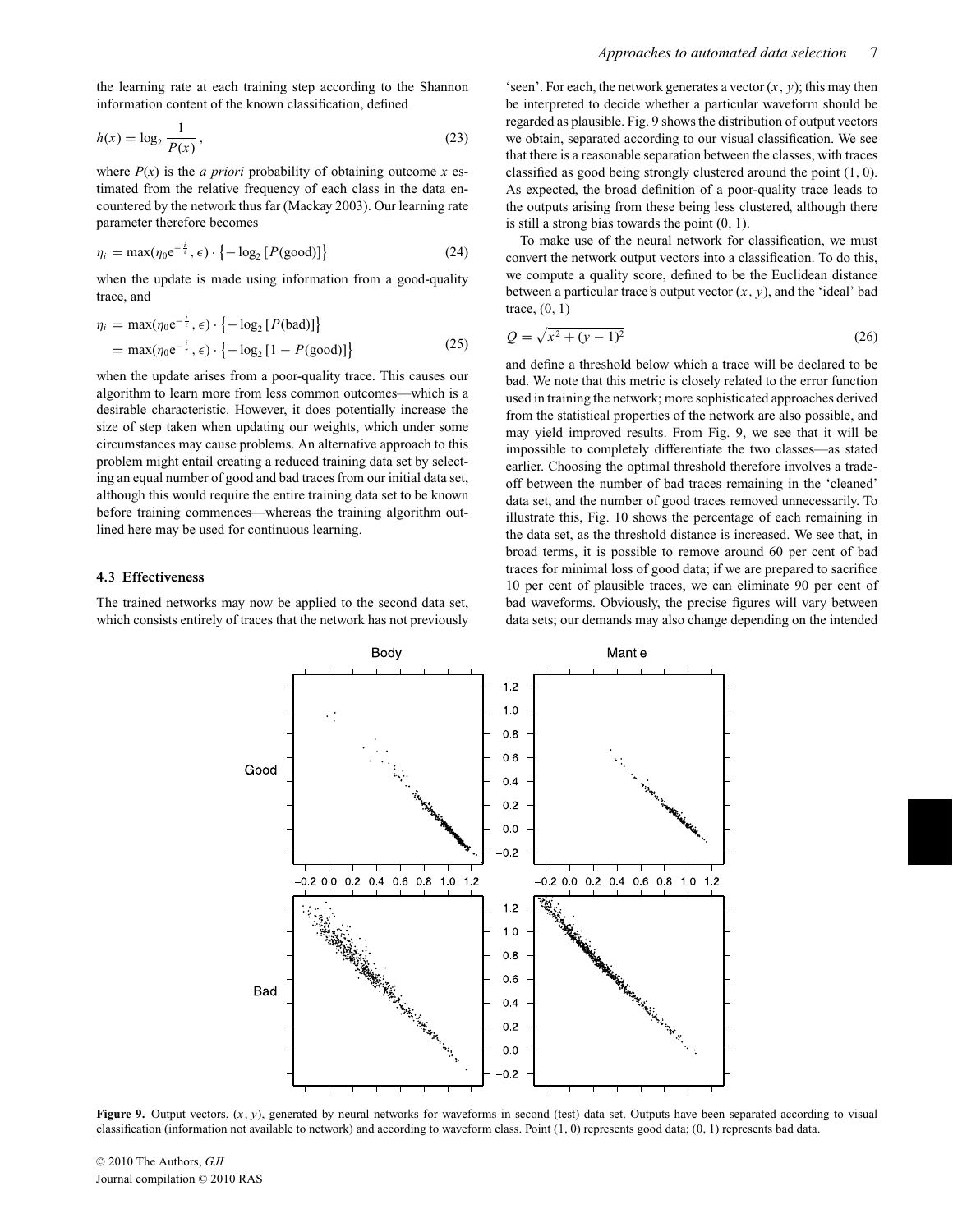

**Figure 10.** Percentage of visually bad (solid line) and good (dashed line) traces removed from validation data set for given threshold.

uses of the cleaned data set. We find that changing the network parameters from those set out in eq. (22) does not significantly change the relationship between the amount of bad data retained, and good data lost, although the threshold at which a given percentage occurs may alter somewhat.

### **5 DEMONSTRATION: AUTOMATIC MOMENT TENSOR DETERMINATION**

To illustrate the relationship between visual quality and the networkassigned quality score, we obtain seismograms from global networks for the event 010800G. This is pre-processed, body- and mantle-wave windows are selected, and then classified by the trained networks. Fig. 11 shows a representative selection of body wave traces, arranged in increasing order of network-assigned quality; Fig. 12 shows mantle-wave traces in the same fashion. Synthetic traces are also shown, to inform a visual assessment, although some differences between these and the data are to be expected. It is clear that the computed score correlates reasonably well with a visual assessment, as is required if the system is to have practical use.

We note that the relationship between numerical score and visual appearance of the trace varies between classes, and thus an appropriate threshold value may also vary. Where this threshold should be drawn depends to a large extent on the intended application of the cleaned data set; however, a threshold of around 1.0 would appear reasonable for body wave traces, and a somewhat higher cut-off for mantle-wave traces.

To demonstrate a practical application using the cleaned data sets, we can perform CMT-style inversion for event source parameters and spatio-temporal location (Dziewonski *et al.* 1981; Dziewonski & Woodhouse 1983; Valentine & Woodhouse 2010). The process is fully automatic: once a data set has been obtained from (for example) the IRIS data centre, it is windowed and inverted without human intervention. Rapid automatic computation of event mechanisms is an important task for earthquake hazard assessment systems, and has been considered from a number of angles (e.g. Tajima *et al.* 2002; Bernardi *et al.* 2004; Clinton *et al.* 2006), although usually on a regional scale, since detection of smaller events at teleseismic distances can be poor.

We perform data selection and inversion using a range of threshold values, to demonstrate the relationship between data set quality and the results obtained. For simplicity, we use the same threshold for both body- and mantle-wave classes. Results for a variety of events are presented in Table 1, with the Global CMT Catalogue solution for reference.

With the exception of the results for event 062100A, which we discuss in more detail below, we see that the network-based data selection method is able to produce source parameters in good agreement with the catalogue value. We note that we do not expect exact agreement: the details of our inversion algorithm will differ, as will the earth models used. For this reason, it is difficult to quantify exactly the degree of agreement; calculation of realistic errors on source parameters is not straightforward, and those given in catalogues are generally accepted to significantly underestimate the uncertainties involved (see also Valentine & Woodhouse 2010). One measure of the relative quality of solution is provided by the overall waveform misfit, defined

$$
m^2 = \frac{(\mathbf{d} - \mathbf{s})^{\mathrm{T}}(\mathbf{d} - \mathbf{s})}{\mathbf{d}^{\mathrm{T}}\mathbf{d}}
$$
 (27)

which the inversion process attempts to minimize. Here, **d** represents the vector of all data waveforms; **s** is the corresponding vector of synthetic waveforms computed using the best available source. When performing source inversions using hand-picked data, a waveform misfit of less than 0.5 is generally considered reasonable; obtaining a misfit below 0.2 would be exceptional. Of course, a slight reduction in misfit is to be expected as we discard traces—our solution has to satisfy fewer constraints—but the improvements seen as the overall data set quality increases are significant. A threshold choice in the range 1.0–1.2 results in a data set of reasonable size, but which can be satisfactorily explained by a seismic source; this is in accordance with our earlier comments linking numerical and visual quality.

The exception to this appears to be event 062100A, for which we have been unable to recover a good-quality source. An inspection of the classified waveforms for this event highlights a potential problem with the current network-based approach: since we use only normalized spectra, we are not always able to detect pure amplitude errors in our data set—that is, cases where the overall form of the trace is reasonable, but where inaccurate instrument response information leads to a uniform scaling of all points in the trace. Many errors of this type result in sufficiently high amplitudes that the offending traces are rejected at the pre-processing stage, but some may remain. Unfortunately, the source inversion process is highly sensitive to such errors, and they must be trapped before the data set is used. This is a relatively straightforward process, involving discarding any traces with a maximum amplitude significantly higher than others in the data set for that event. Introducing this as a postprocessing stage after network-based classification, we are able to automatically obtain the source parameters listed in Table 2, which show a significant improvement over the original determination.

As this experience dictates, it is important to develop techniques for monitoring the performance of the network-based classification system, and highlighting any unusual behaviour for further investigation. At a most basic level, it is advisable to visually inspect some subset of the network classifications. It is also straightforward to monitor the classification statistics to identify any events which appear to be handled in an unusual fashion. If synthetics are available for a given event, these may themselves be submitted to the network for classification. Obviously, we expect that they will all be assessed to be 'good': if this fails for any significant number of traces, the classification of real data is unlikely to be robust.

Within an application of the classified data set, further refinement may be possible. For the current case of moment tensor determination, it is straightforward to compute the contribution each trace makes to the waveform misfit. It is sometimes found that elimination of one or two traces will result in a significant improvement in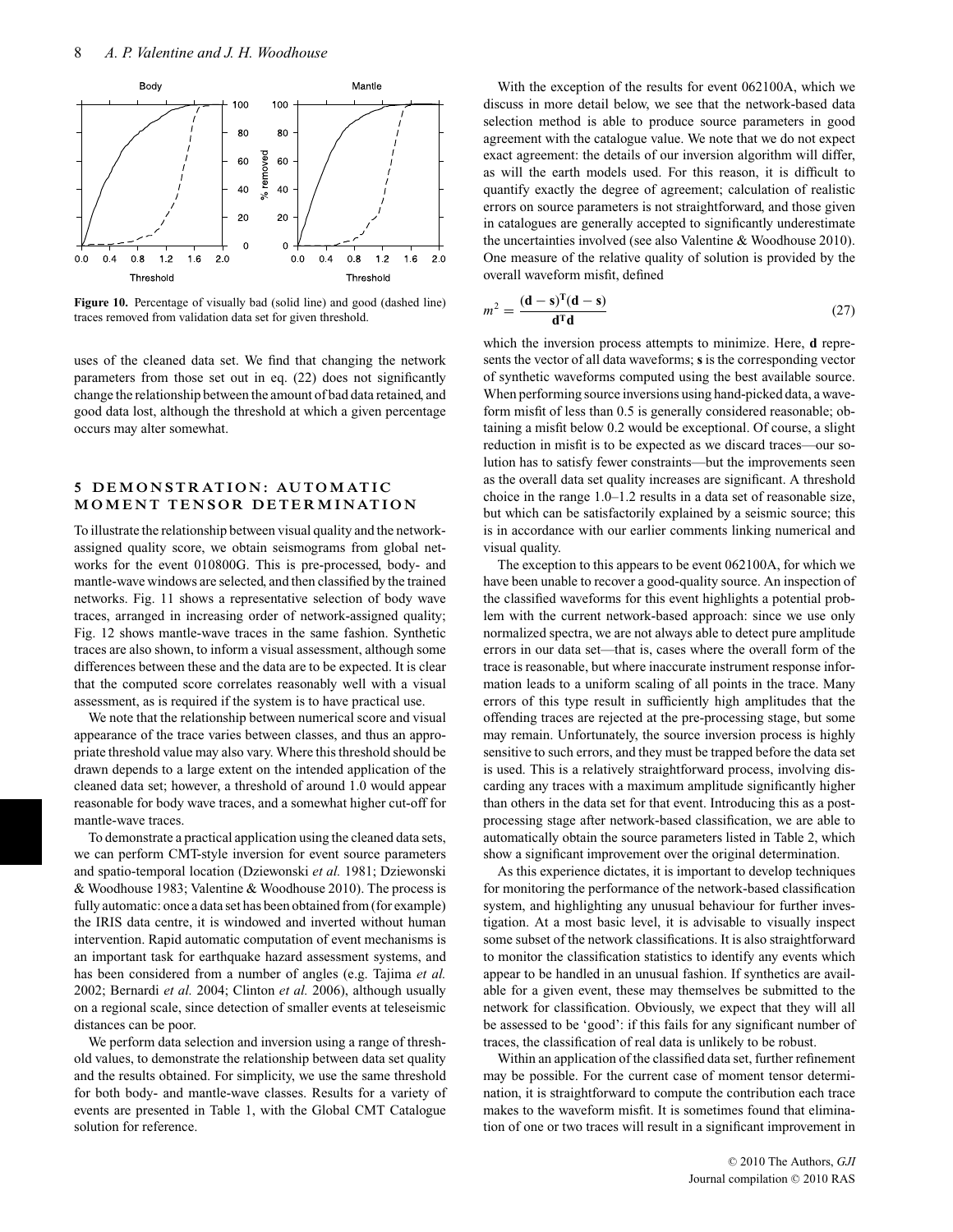MVU LHE A=3 2e+04 Q=0.229

√M∽

HLID LHE A=2.0e+04 Q=0.635

SOL LHE A=1.0e+04 Q=1.005

MMrwm

CBKS LHE A=3.3e+04 Q=1.240

lMM

M∥

ALE LHZ A=3.7e+03 Q=1.536

wwMl

IIMwW

llmllr

hammlMwllhmMunn











BRVK LHE A=1 9e+04 Q=1 299







Time (s)





DAV LHZ A=1 7e+03 Q=0.956

GNI LHZ A=1 9e+04 Q=1.218

wwWww

wwww

LSCT LHE A=3 4e+04 Q=1.440

M

WM.



EKS2 LHN A=2.6e+04 Q=0.174



PLAL LHE A=2.8e+04 Q=0.429

EYMN LHE A=1.7e+04 Q=0.839

RPV LHZ A=7.2e+03 Q=1.160

IMMMV

w||MmMM

CHTO LHZ A=2.1e+04 Q=1.368

MMMM

MW

MM

IllMw∼

₩

lM∿

∭M

∖llM

mbham

HAWA LHE A=1.9e+04 Q=0.037

© 2010 The Authors, GJI Journal compilation © 2010 RAS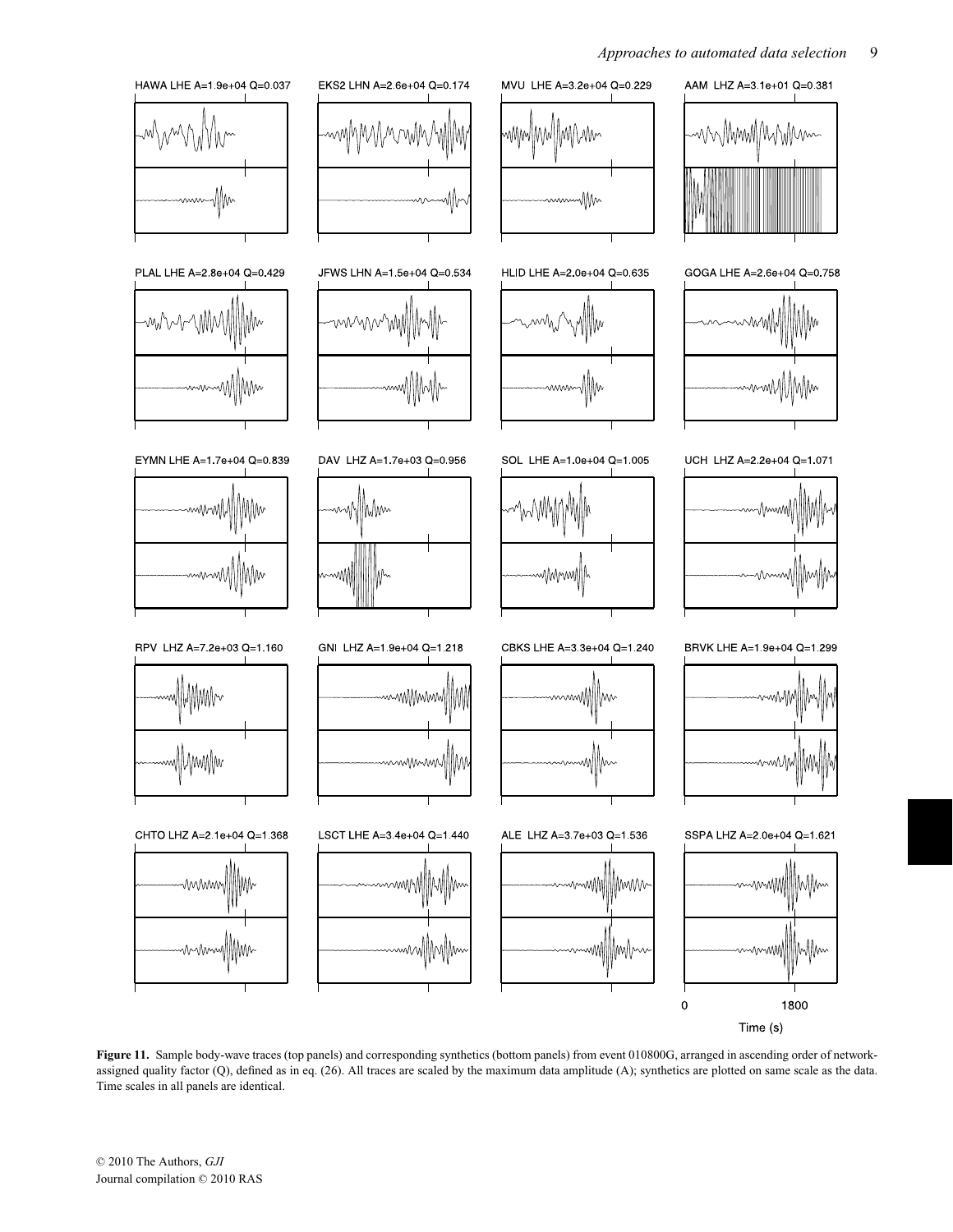# 10 *A. P. Valentine and J. H. Woodhouse*



Figure 12. Sample mantle-wave traces (top panels) and corresponding synthetics (bottom panels) from event 010800G, arranged in ascending order of network-assigned quality factor (Q), defined as in eq. (26). All traces are scaled by the maximum data amplitude (A); synthetics are plotted on same scale as the data. Timescales in all panels are identical.

Time (s)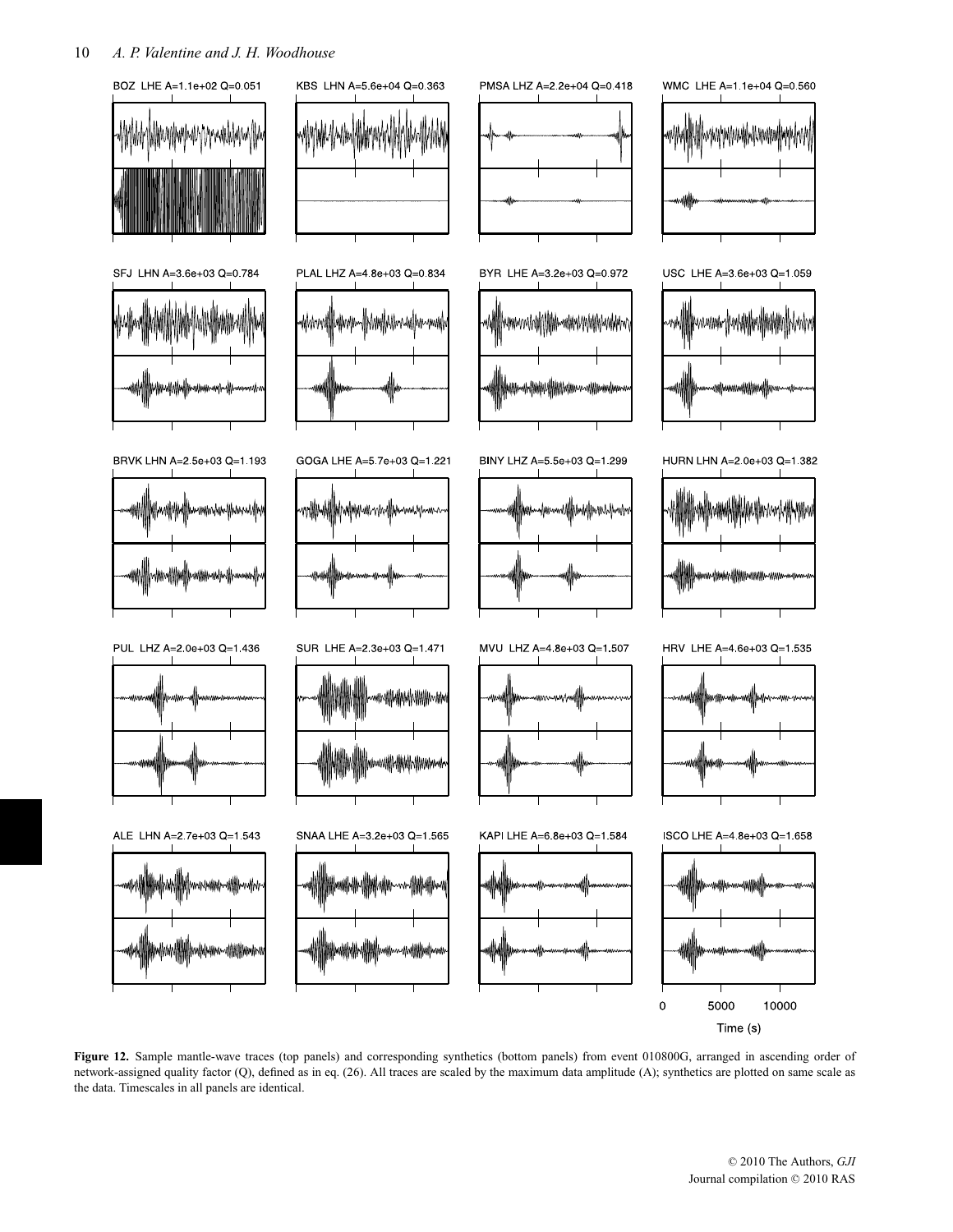**Table 1.** Source parameters recovered by source inversion of automatically selected data sets for given events.

| Event   | Source     | $N_B$ | $N_M$    | $M_{rr}$ | $M_{\theta\theta}$ | $M_{\phi\phi}$ | $M_{r\theta}$ | $M_{r\phi}$ | $M_{\theta\phi}$ | Exp | Lat      | Lon       | Dep   | Time       | Misfit |
|---------|------------|-------|----------|----------|--------------------|----------------|---------------|-------------|------------------|-----|----------|-----------|-------|------------|--------|
| 010800G | <b>CMT</b> |       |          | $-0.12$  | $-0.60$            | 0.72           | 0.37          | 6.78        | 1.01             | 26  | $-16.84$ | $-173.81$ | 162.4 | 16:47:30.2 |        |
|         | 0.4        | 325   | 296      | 0.04     | $-0.72$            | 0.68           | 0.30          | 6.23        | 0.59             | 26  | $-16.83$ | $-173.98$ | 160.0 | 16:47:31.4 | 0.665  |
|         | 0.8        | 234   | 251      | 0.02     | $-0.66$            | 0.64           | 0.37          | 6.24        | 0.64             | 26  | $-16.84$ | $-173.98$ | 159.5 | 16:47:31.4 | 0.418  |
|         | 1.2        | 115   | 187      | $-0.02$  | $-0.54$            | 0.57           | 0.25          | 6.32        | 0.76             | 26  | $-16.83$ | $-173.98$ | 156.2 | 16:47:31.4 | 0.297  |
|         | 1.4        | 44    | 67       | $-0.03$  | $-0.68$            | 0.71           | 0.25          | 6.63        | 0.53             | 26  | $-16.90$ | $-174.00$ | 155.7 | 16:47:30.4 | 0.205  |
| 020600C | <b>CMT</b> |       |          | 6.65     | $-4.72$            | $-1.92$        | 6.00          | 2.87        | $-3.10$          | 25  | $-6.06$  | 151.19    | 45.0F | 11:34:01.7 |        |
|         | 0.4        | 386   | 281      | 0.42     | $-0.51$            | 0.09           | 2.15          | 0.52        | $-0.14$          | 26  | $-5.85$  | 151.18    | 15.0F | 11:34:02.5 | 0.993  |
|         | 0.8        | 300   | 157      | 5.60     | $-3.96$            | $-1.65$        | 5.72          | 2.90        | $-2.72$          | 25  | $-6.05$  | 151.30    | 49.8  | 11:34:02.9 | 0.964  |
|         | 1.2        | 234   | 86       | 6.19     | $-4.27$            | $-1.92$        | 5.71          | 2.96        | $-2.45$          | 25  | $-6.02$  | 151.17    | 46.3  | 11:34:02.5 | 0.346  |
|         | 1.4        | 175   | 15       | 5.08     | $-4.11$            | $-0.97$        | 5.57          | 4.14        | $-3.51$          | 25  | $-5.92$  | 151.12    | 41.2  | 11:34:01.8 | 0.227  |
| 042300B | <b>CMT</b> |       |          | $-0.22$  | 0.04               | 0.18           | $-0.49$       | 3.03        | $-0.25$          | 26  | $-28.41$ | $-63.04$  | 607.9 | 09:27:29.4 |        |
|         | 0.4        | 533   | 300      | $-0.16$  | $-0.02$            | 0.17           | $-0.24$       | 2.89        | $-0.07$          | 26  | $-28.42$ | $-62.97$  | 614.8 | 09:27:29.5 | 0.993  |
|         | 0.8        | 444   | 97       | 0.03     | $-0.19$            | 0.16           | 0.12          | 2.94        | 0.35             | 26  | $-28.46$ | $-63.00$  | 612.8 | 09:27:28.8 | 0.997  |
|         | 1.2        | 341   | 22       | 0.64     | $-0.25$            | $-0.39$        | $-0.44$       | 2.51        | $-0.37$          | 26  | $-28.60$ | $-62.65$  | 612.4 | 09:27:27.9 | 0.905  |
|         | 1.4        | 225   | $\theta$ | $-0.07$  | 0.15               | $-0.08$        | $-0.51$       | 3.10        | $-0.08$          | 26  | $-28.15$ | $-63.06$  | 612.4 | 09:27:31.0 | 0.354  |
| 062100A | <b>CMT</b> |       |          | $-0.75$  | 0.60               | 0.15           | 0.20          | $-1.14$     | 5.30             | 25  | 63.98    | $-20.85$  | 15.0F | 00:51:54.8 |        |
|         | 0.4        | 344   | 376      | $-6.86$  | 3.30               | 3.55           | $-3.13$       | 0.66        | 9.52             | 25  | 64.43    | $-21.16$  | 15.0F | 00:51:57.7 | 0.998  |
|         | 0.8        | 217   | 219      | $-0.30$  | 0.08               | 0.21           | 1.45          | 1.30        | 0.84             | 26  | 64.26    | $-21.23$  | 15.0F | 00:51:53.4 | 0.987  |
|         | 1.2        | 127   | 136      | $-0.40$  | 0.42               | $-0.03$        | 1.11          | 0.45        | 0.77             | 26  | 64.28    | $-20.45$  | 15.0F | 00:51:51.1 | 0.984  |
|         | 1.4        | 62    | 69       | $-4.75$  | 2.88               | 1.86           | $-0.71$       | $-1.83$     | 8.69             | 25  | 63.74    | $-21.77$  | 15.0F | 00:51:51.8 | 0.891  |
| 080400G | <b>CMT</b> |       |          | 1.51     | 0.20               | $-1.72$        | $-0.30$       | $-0.86$     | 0.50             | 26  | 48.77    | 142.03    | 15.0F | 21:13:12.1 |        |
|         | 0.4        | 314   | 324      | 1.39     | 0.23               | $-1.62$        | $-0.12$       | $-0.83$     | 0.54             | 26  | 48.88    | 142.22    | 15.0F | 21:13:14.8 | 0.980  |
|         | 0.8        | 236   | 227      | 1.51     | 0.21               | $-1.70$        | $-0.25$       | $-0.57$     | 0.58             | 26  | 48.78    | 142.16    | 15.0F | 21:13:14.7 | 0.796  |
|         | 1.2        | 166   | 160      | 1.49     | 0.18               | $-1.67$        | 0.07          | $-0.92$     | 0.61             | 26  | 48.84    | 142.12    | 15.0F | 21:13:16.0 | 0.209  |
|         | 1.4        | 116   | 70       | 1.59     | 0.17               | $-1.77$        | 0.31          | $-1.16$     | 0.68             | 26  | 48.76    | 142.15    | 15.0F | 21:13:15.9 | 0.167  |

*Notes:* Column headed 'source' gives threshold used in data selection, or 'CMT' where CMT catalogue values are stated. N<sub>B</sub> is the number of body waveforms used in inversion, and  $N_M$  refers to mantle waveforms.  $M_{ij}$  represent the six independent components of the moment tensor, in units of  $10^{Exp}$ dyne cm. An 'F' appearing in the depth column denotes that this component was fixed during the course of inversion. Misfit is defined as in eq. (27).

**Table 2.** The benefits of post-processing.

| Event   | Source | $N_R$ | $N_M$ | $M_{rr}$ | $M_{\theta\theta}$ | $M_{\phi\phi}$ | $M_{r\theta}$ | $M_{r\phi}$ | $M_{\theta\phi}$ | Exp | Lat      | Lon      | Dep   | Time       | Misfit |
|---------|--------|-------|-------|----------|--------------------|----------------|---------------|-------------|------------------|-----|----------|----------|-------|------------|--------|
| 042300B | 0.8a   | 442   | 95    | $-0.08$  | 0.13               | $-0.04$        | $-0.26$       | 3.12        | $-0.21$          | 26  | $-28.46$ | $-62.95$ | 618.0 | 09:27:29.1 | 0.949  |
|         | 0.8ab  | 442   | 93    | $-0.10$  | 0.13               | $-0.03$        | $-0.36$       | 3.04        | $-0.23$          | 26  | $-28.42$ | $-62.87$ | 618.6 | 09:27:29.2 | 0.892  |
|         | 1.2a   | 340   | 21    | $-0.34$  | 0.10               | 0.23           | $-0.38$       | 2.29        | $-0.17$          | 26  | $-28.41$ | $-62.89$ | 621.8 | 09:27:29.9 | 0.500  |
|         | 1.2ab  | 340   | 20    | $-0.27$  | 0.08               | 0.19           | $-0.45$       | 2.67        | $-0.17$          | 26  | $-28.41$ | $-62.84$ | 619.7 | 09:27:29.0 | 0.272  |
| 062100A | 0.8a   | 207   | 201   | $-1.17$  | 0.91               | 0.25           | 0.68          | $-1.72$     | 5.17             | 25  | 64.01    | $-21.07$ | 15.0F | 00:51:55.0 | 0.682  |
|         | 1.2a   | 122   | 131   | $-1.25$  | 1.15               | 0.10           | $-0.48$       | $-1.29$     | 5.14             | 25  | 63.95    | $-21.05$ | 15.0F | 00:51:53.2 | 0.466  |
|         | 1.2ab  | 122   | 130   | $-1.22$  | 1.17               | 0.05           | $-0.33$       | $-1.37$     | 5.18             | 25  | 63.99    | $-20.99$ | 15.0F | 00:51:52.4 | 0.359  |
|         | 1.4a   | 62    | 67    | $-1.23$  | 0.79               | 0.45           | $-0.35$       | $-4.26$     | 5.22             | 25  | 63.87    | $-21.31$ | 15.0F | 00:51:52.5 | 0.540  |
| 080400G | 0.8a   | 234   | 227   | 1.43     | 0.25               | $-1.68$        | $-0.15$       | $-0.71$     | 0.57             | 26  | 48.78    | 142.15   | 15.0F | 21:13:15.2 | 0.508  |

*Notes:* Source parameters recovered by source inversion of selected data sets from Table 1 with additional cleanup stages: (a) Removal of anomalously high amplitude traces; (b) Removal of traces contributing disproportionately to misfit. All quantities are defined as in Table 1. Note that we only show results where the post-processing stages resulted in removal of traces: results from events 010800G and 020600C remain as in Table 1.

the fit—visual inspection can then determine whether these should be removed from the data set. An example is shown in Table 2, for event 062100A, where removal of one trace results in a 20 per cent improvement in misfit.

# **6 CONCLUSIONS**

We have demonstrated that neural networks can be trained to assign a quality score to seismic waveforms, and that this provides a robust method for removing noisy traces from a real data set. At present, the network uses only the spectral representation of the waveform, an estimate of event depth, and an estimate of the source–receiver distance; as a result, the classification is made independent from any assumptions about earth structure, or the physics of wave propagation. This allows us to be confident that the resulting data set has no *a priori* bias that may affect, for example, tomographic inversion.

We do not present this system as a 'finished product': clearly, there is much scope for development and enhancement. It may be possible to identify parameters beyond the basic spectral representation that will improve our ability to distinguish good and bad traces; changes to the network architecture may be beneficial. Consideration should also be given to how we might best use the information gained from the network classification—for example, it may be possible to incorporate quality information into the weighting scheme used in a tomographic inversion. However, the system as set out in this paper functions sufficiently well for practical purposes.

The performance of a neural network depends crucially on the data set used for training purposes: the network cannot be expected to perform well when presented with data it has not learnt to use. The networks demonstrated here were trained on events of magnitude 6+; they could not then be used to classify seismograms from significantly smaller events—although appropriately trained networks could be generated. Additionally, any model derived